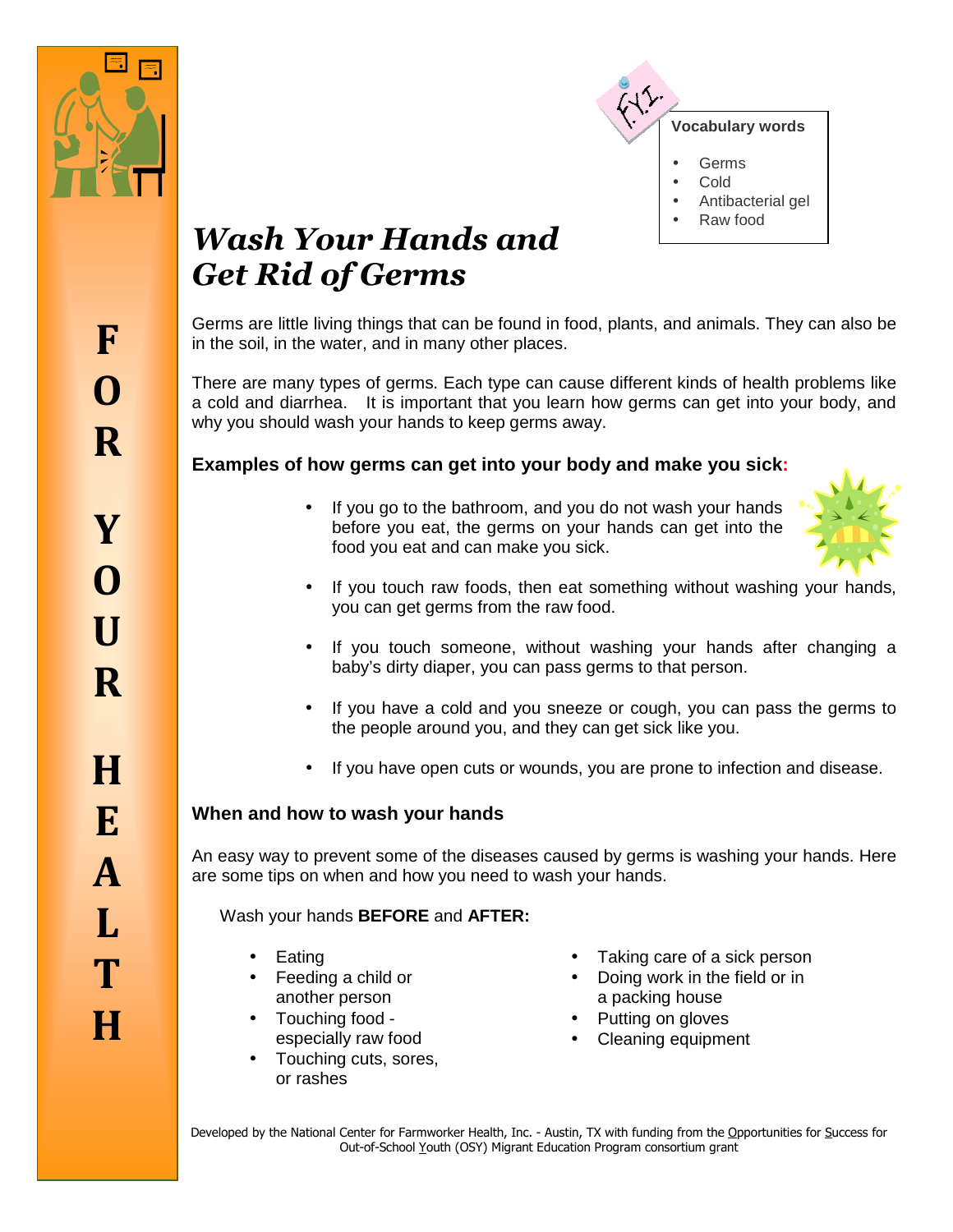Wash your hands **AFTER**:

- Using the bathroom
- Changing diapers
- Touching animals
- Touching blood or other bodily fluids

Tips on how to wash your hands:

- Use warm water and plenty of soap
- Scrub your hands together, away from the water, for about 15 seconds
- Rinse your hands and then dry them with a clean towel

If you cannot wash your hands with soap and water, use an antibacterial gel. This can also help you get rid of germs.

By following these simple tips, you are:

- taking care of your health
- protecting others from your germs

## Vocabulary & Definitions Wash Your Hands and Get Rid of Germs

- Germs: Germs are tiny living things that can be anywhere, like in the air and on the things you touch or eat. Bacteria and viruses are examples of germs. Germs can cause sore throats, ear infections, cavities, colds, and many other conditions.
- Cold: A cold can happen when a type of germ called a virus gets into your body and makes you sick. When you have a cold, you may have a low fever, feel tired, and you may not feel very hungry. You may also have a runny nose, watery eyes, and an itchy or sore throat. You may also sneeze and cough a lot.
- Antibacterial gel: Antibacterial gel is a product that you can find in convenience stores and supermarkets. It is also called "hand sanitizer." You can use antibacterial gel when you are not able to wash your hands with soap and water. Antibacterial gel has things in it like alcohol that help kill most of the germs on your hands.
- Raw food: Raw food is food that is not cooked.

NOTE: Did you know that there is a toll-free number that can help you find the closest health center or clinic near you anywhere in the US? **Call "Call for Health" at 1-800-377-9968 to get more information on their services.**

Developed by the National Center for Farmworker Health, Inc. - Austin, TX with funding from the Opportunities for Success for Out-of-School Youth (OSY) Migrant Education Program consortium grant

- Cleaning the house
- Handling trash

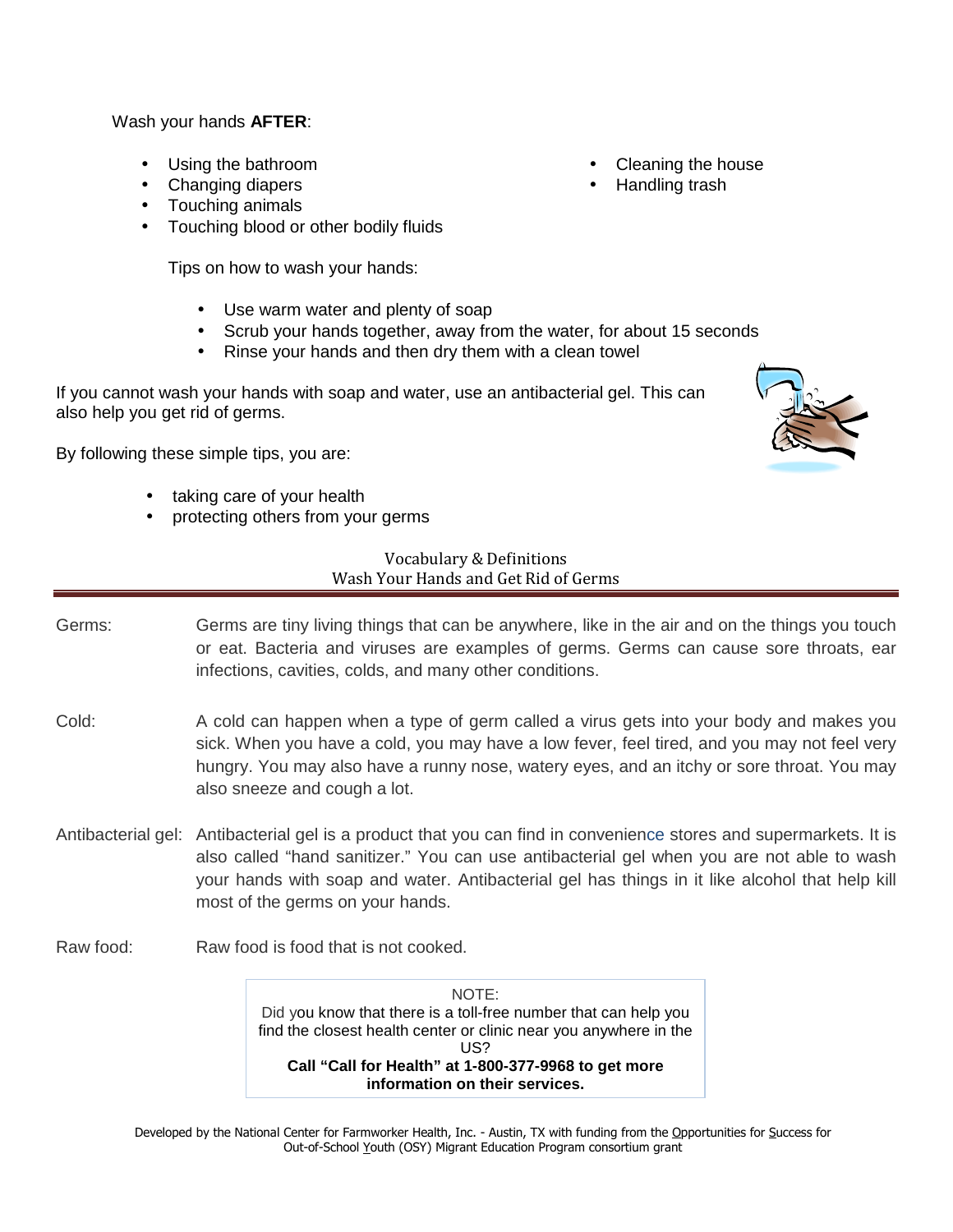## **Listening Activity What Happened?**

**Purpose:** To practice listening comprehension **Time:** 10 minutes

- 1. Tell your students that in this activity they will practice their listening comprehension skills while having fun.
- 2. Let them know that you are going to read the following story out loud, and only once.
- 3. Ask the students to answer the questions on their activity worksheet as you read the story.
- 4. Let them know that the first person to answer all of the questions for this activity should say the word STOP out loud. At this time, the others students must stop writing.
- 5. Check that student's answers to make sure they are correct. If the answers are correct, give that student a prize. If not, keep going until another student says STOP, and he or she has answered all the questions correctly. That person then wins the prize.

## **What Happened?**

There is a small town in Mississippi called Vardaman. It is known for their sweet potatoes. Each year people from all around Mississippi go to Vardaman to attend the Sweet Potato Festival.

This year 10 people got sick at the festival. Doctors from the hospital said that the people got sick with E. Coli. E. Coli is a type of germ that may cause vomiting, diarrhea, and blood to be found in the feces.

People got sick at the festival because:

- the person who prepared the hamburgers had E. Coli on his hands,
- he touched the hamburgers with his dirty hands,
- he passed the germs on to the hamburgers, and
- people ate the hamburgers contaminated with E. Coli.

The doctors said that this incident could have been prevented if people had kept their hands clean at all times, especially when touching food. They also said that some of the things people can do to protect themselves from E. Coli are:

- Wash their hands.
- Eat meat that is well cooked.
- Wash all fruits and vegetables before eating them.

Activity Answers

| 1. Where is Vardaman?      | 2. How many people got sick at the festival? |  |
|----------------------------|----------------------------------------------|--|
| Vardaman is in Mississippi | 10 people                                    |  |

**3. Why did they get sick?** 

Because the person who made the hamburgers passed the E. Coli when he touched the meat, and later people ate the hamburgers contaminated with E. Coli. *Note: Answers in this case may vary. Just make sure students understand germs can be passed from hands to food and make people sick.* 

#### **4. What can they do to protect themselves from E. Coli?**

- Wash their hands.
- Eat meat that is well cooked.
- Wash all fruits and vegetables before eating them.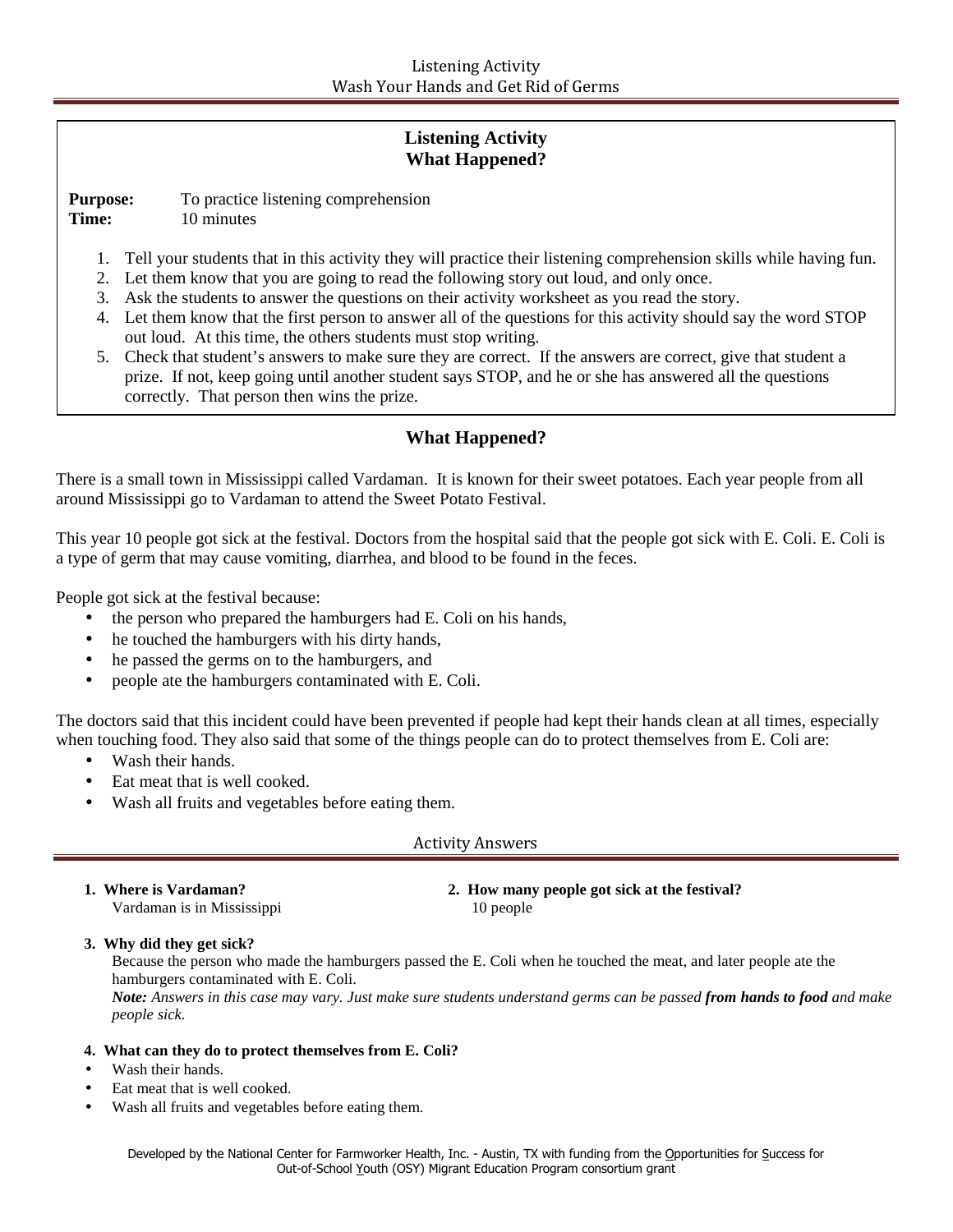

# **Let's Read!**

Joaquin arrived a few weeks ago in Maine to work the blueberry harvest. He knew this job would only last a few months, so he needed to work fast to make money. He was always in a hurry and did not always wash his hands after he went to the bathroom. It just took more time and Joaquin wanted to get back to work. This went on for a few weeks, until one day Joaquin started feeling very sick. He got diarrhea and a fever. He had to skip work and stay at home for a few days until he felt better.

\_\_\_\_\_\_\_\_\_\_\_\_\_\_\_\_\_\_\_\_\_\_\_\_\_\_\_\_\_\_\_\_\_\_\_\_\_\_\_\_\_\_\_\_\_\_\_\_\_\_\_\_\_\_\_\_\_\_\_\_\_\_\_\_\_\_\_\_\_\_\_\_\_\_\_\_\_\_\_\_\_\_\_\_\_\_\_ \_\_\_\_\_\_\_\_\_\_\_\_\_\_\_\_\_\_\_\_\_\_\_\_\_\_\_\_\_\_\_\_\_\_\_\_\_\_\_\_\_\_\_\_\_\_\_\_\_\_\_\_\_\_\_\_\_\_\_\_\_\_\_\_\_\_\_\_\_\_\_\_\_\_\_\_\_\_\_\_\_\_\_\_\_\_\_

\_\_\_\_\_\_\_\_\_\_\_\_\_\_\_\_\_\_\_\_\_\_\_\_\_\_\_\_\_\_\_\_\_\_\_\_\_\_\_\_\_\_\_\_\_\_\_\_\_\_\_\_\_\_\_\_\_\_\_\_\_\_\_\_\_\_\_\_\_\_\_\_\_\_\_\_\_\_\_\_\_\_\_\_\_\_\_ \_\_\_\_\_\_\_\_\_\_\_\_\_\_\_\_\_\_\_\_\_\_\_\_\_\_\_\_\_\_\_\_\_\_\_\_\_\_\_\_\_\_\_\_\_\_\_\_\_\_\_\_\_\_\_\_\_\_\_\_\_\_\_\_\_\_\_\_\_\_\_\_\_\_\_\_\_\_\_\_\_\_\_\_\_\_\_

\_\_\_\_\_\_\_\_\_\_\_\_\_\_\_\_\_\_\_\_\_\_\_\_\_\_\_\_\_\_\_\_\_\_\_\_\_\_\_\_\_\_\_\_\_\_\_\_\_\_\_\_\_\_\_\_\_\_\_\_\_\_\_\_\_\_\_\_\_\_\_\_\_\_\_\_\_\_\_\_\_\_\_\_\_\_\_ \_\_\_\_\_\_\_\_\_\_\_\_\_\_\_\_\_\_\_\_\_\_\_\_\_\_\_\_\_\_\_\_\_\_\_\_\_\_\_\_\_\_\_\_\_\_\_\_\_\_\_\_\_\_\_\_\_\_\_\_\_\_\_\_\_\_\_\_\_\_\_\_\_\_\_\_\_\_\_\_\_\_\_\_\_\_\_

- 1. How did the germs get into Joaquin's body?
- 2. What did Joaquin need to do to protect himself from germs?
- 3. List the steps you need to follow to wash your hands properly.

# **Before and After Activity**

Only circle the drawings where you think the person has to wash his hands **BEFORE and AFTER:**









Touching animals Eating Putting on gloves Cleaning the house

\_\_\_\_\_\_\_\_\_\_\_\_\_\_\_\_\_\_\_\_\_\_\_\_\_\_\_\_\_\_\_\_\_\_\_\_\_\_\_\_\_\_\_\_\_\_\_\_\_\_\_\_\_\_\_\_\_\_\_\_\_\_\_\_\_\_\_\_\_\_\_\_\_\_\_\_\_\_\_\_\_\_\_\_

\_\_\_\_\_\_\_\_\_\_\_\_\_\_\_\_\_\_\_\_\_\_\_\_\_\_\_\_\_\_\_\_\_\_\_\_\_\_\_\_\_\_\_\_\_\_\_\_\_\_\_\_\_\_\_\_\_\_\_\_\_\_\_\_\_\_\_\_\_\_\_\_\_\_\_\_\_\_\_\_\_\_\_\_

\_\_\_\_\_\_\_\_\_\_\_\_\_\_\_\_\_\_\_\_\_\_\_\_\_\_\_\_\_\_\_\_\_\_\_\_\_\_\_\_\_\_\_\_\_\_\_\_\_\_\_\_\_\_\_\_\_\_\_\_\_\_\_\_\_\_\_\_\_\_\_\_\_\_\_\_\_\_\_\_\_\_\_\_

\_\_\_\_\_\_\_\_\_\_\_\_\_\_\_\_\_\_\_\_\_\_\_\_\_\_\_\_\_\_\_\_\_\_\_\_\_\_\_\_\_\_\_\_\_\_\_\_\_\_\_\_\_\_\_\_\_\_\_\_\_\_\_\_\_\_\_\_\_\_\_\_\_\_\_\_\_\_\_\_\_\_\_\_

# **Let's listen to what happened in Vardaman: (Listening Activity)**

Follow your teacher's instructions for this activity.

- 1. Where is Vardaman?
- 2. How many people got sick at the festival?
- 3. Why did they get sick?
- 4. What can they do to protect themselves from E. Coli?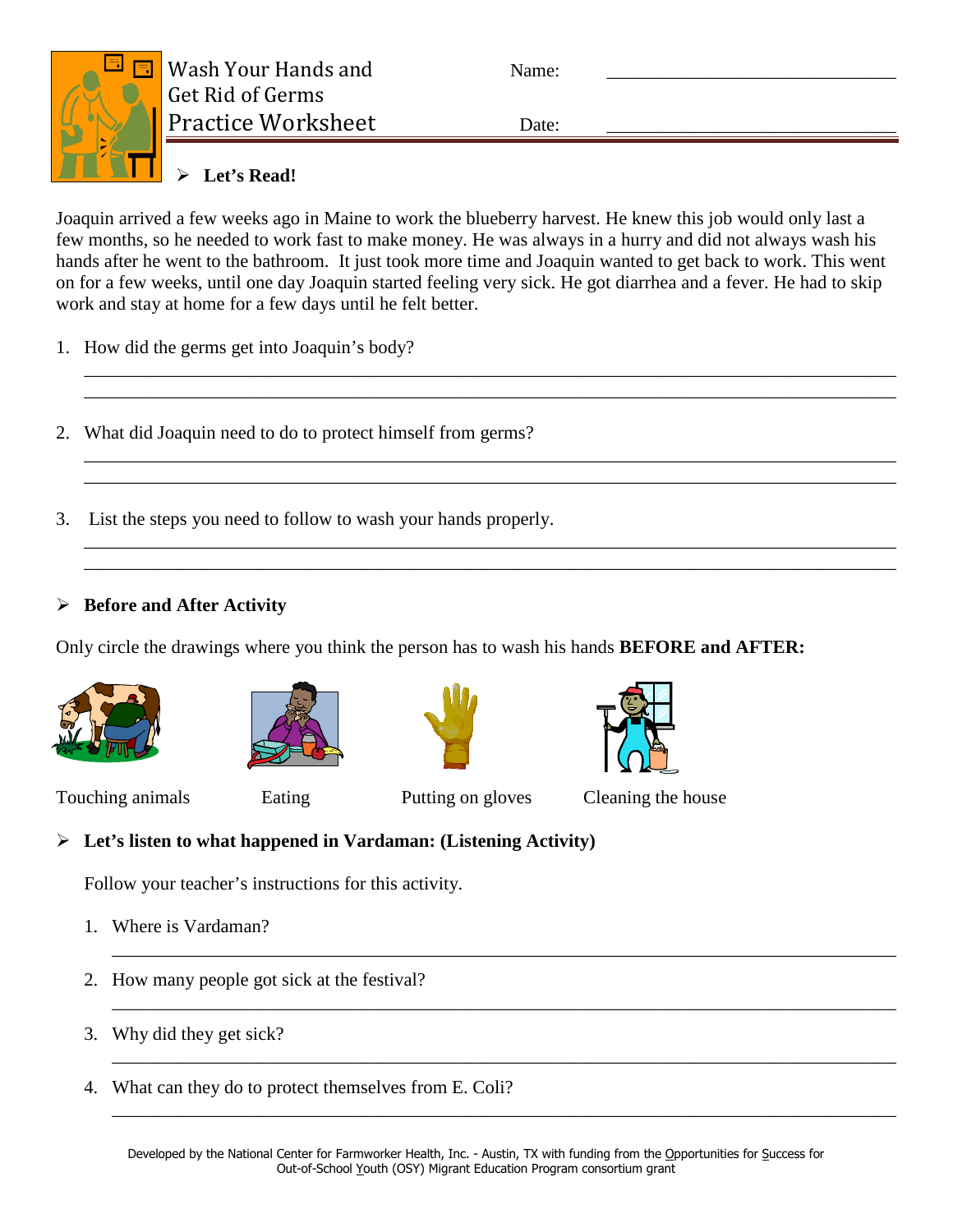## Lesson Plan

## Wash Your Hands and Get Rid of Germs

| <b>Materials needed</b>                             | <b>Handouts</b>                                                                                                                                | <b>Estimated time</b> |
|-----------------------------------------------------|------------------------------------------------------------------------------------------------------------------------------------------------|-----------------------|
| Dry erase board and dry<br>erase markers<br>Pencils | "Wash Your Hands and Get Rid of<br>Germs" Lesson<br>Listening Activity Handout<br><b>Skills Practice Worksheet</b><br>Pre-post workshop survey | 1 Hour                |

**NOTE TO INSTRUCTOR:** To accommodate the literacy levels and educational experiences of the participants, oral and/or group activities may be substituted for reading, writing, skills practice, and survey activities.

| <b>Elements</b>     | <b>Activities</b>                                                                                                                                   | <b>Notes</b>                                                                                                                                                                                                                                                                                                                                                                                              |  |
|---------------------|-----------------------------------------------------------------------------------------------------------------------------------------------------|-----------------------------------------------------------------------------------------------------------------------------------------------------------------------------------------------------------------------------------------------------------------------------------------------------------------------------------------------------------------------------------------------------------|--|
| Preparation         | Introduce the topic.<br>$\bullet$<br>Time: 5 minutes                                                                                                | How many times a day do you wash your<br>1.<br>hands?<br>When do you wash your hands? Give me<br>2.<br>examples.                                                                                                                                                                                                                                                                                          |  |
|                     | <b>Conduct the Pre-Test</b><br>Time: 5 minutes<br>Introduce the new vocabulary<br>$\bullet$<br>Time: 5 minutes                                      | Distribute Pre-Test, and ask students to<br>$\bullet$<br>turn it in to you when it is complete.<br>Write the vocabulary words on the board,<br>$\bullet$<br>and ask the students to read them aloud.<br>Ask the students if they know what they<br>mean. Provide students with the<br>definitions. (Use "Wash Your Hands and<br>Get Rid of Germs" Lesson)                                                 |  |
| <b>Instructions</b> | Read the lesson on "Protecting<br>$\bullet$<br><b>Ourselves from Germs"</b><br>Time: 10 minutes<br>Identify the vocabulary words<br>in the reading. | Instructor leads guided reading of topic.<br>$\bullet$<br>Students identify the vocabulary words by<br>$\bullet$<br>circling them in the lesson.                                                                                                                                                                                                                                                          |  |
|                     | Time: 5 minutes<br>Review the Skills Practice<br>$\bullet$<br>Worksheet with the students,<br>and ask them to complete it.<br>Time: 25 minutes      | Instructor distributes Skills Practice<br>$\bullet$<br>Worksheet and reviews it with students.<br>Instructor provides students with 10<br>minutes to answer the first two activities.<br>Once activities 1 and 2 are completed,<br>$\bullet$<br>instructor reviews answers with students.<br>For activity 3, use the Listening Activity<br>$\bullet$<br>Handout and follow the instructions<br>specified. |  |
| Concept             | <b>Conduct Post Test</b>                                                                                                                            | Students complete Post Test<br>$\bullet$                                                                                                                                                                                                                                                                                                                                                                  |  |
| <b>Check</b>        | Time: 5 minutes                                                                                                                                     |                                                                                                                                                                                                                                                                                                                                                                                                           |  |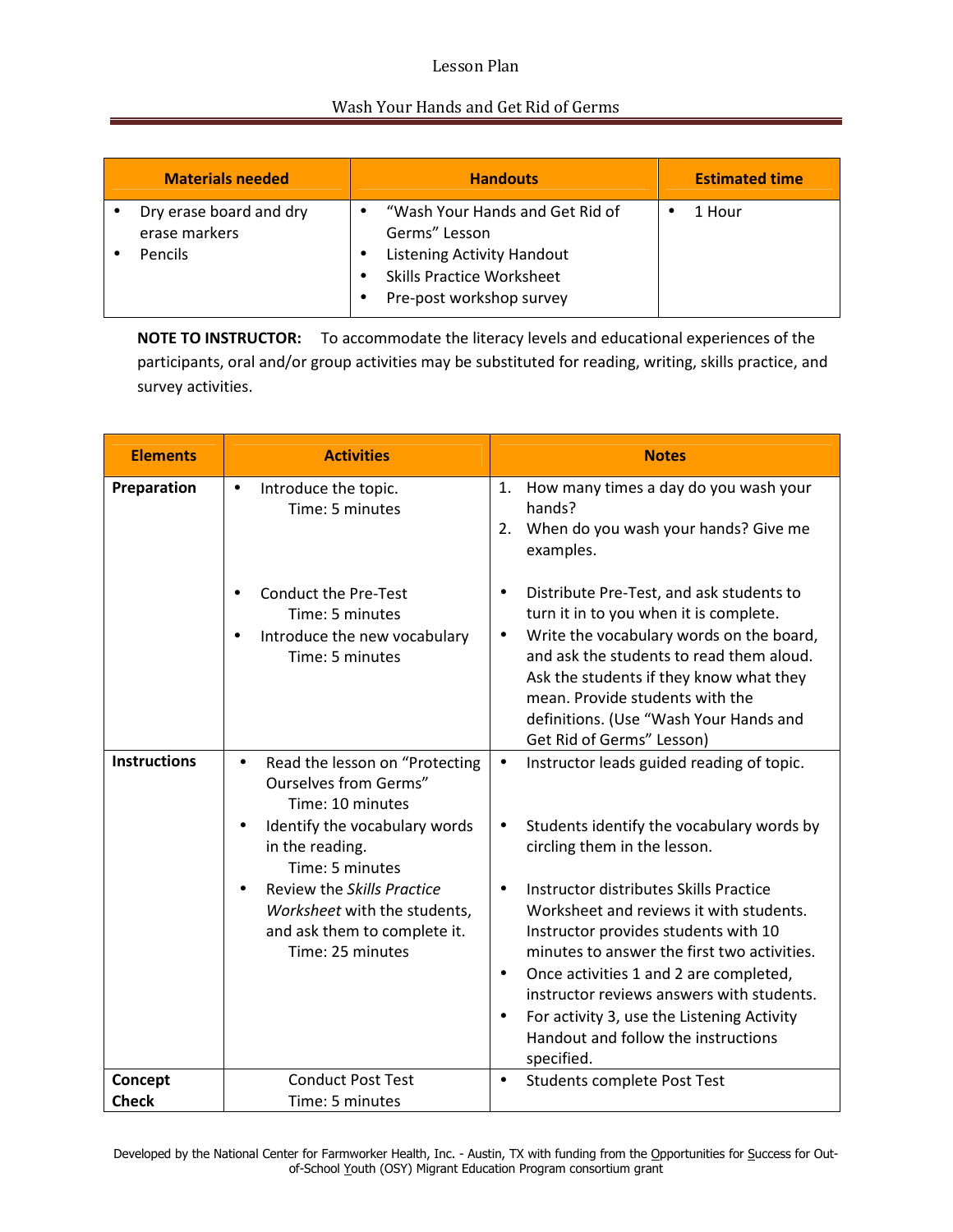

Wash Your Hands and Get Rid of Germs

Pre-Assessment

Date: \_\_\_\_\_\_\_\_\_\_\_\_\_\_\_\_\_\_\_\_\_\_\_\_\_\_\_\_

Name: \_\_\_\_\_\_\_\_\_\_\_\_\_\_\_\_\_\_\_\_\_\_\_\_\_\_\_\_

|                                                                              | Circle the correct answer.                                                                                                                                                               |                    |
|------------------------------------------------------------------------------|------------------------------------------------------------------------------------------------------------------------------------------------------------------------------------------|--------------------|
| 1. Can germs cause health problems like<br>colds or the flu?                 | Yes                                                                                                                                                                                      | N <sub>o</sub>     |
| 2. Which of the following could let<br>germs get into your body?             | a. not washing your hands after<br>going to the bathroom<br>b. touching raw food and not<br>washing your hands<br>c. leaving cuts or wounds open and<br>untreated<br>d. all of the above |                    |
| 3. How long should you wash your<br>hands with soap and water?               | two<br>minutes                                                                                                                                                                           | fifteen<br>seconds |
| 4. Do antibacterial gel and hand<br><i>sanitizer</i> mean the same thing?    | Yes                                                                                                                                                                                      | N <sub>o</sub>     |
| 5. Washing your hands often is a good<br>way to protect yourself from germs. | True                                                                                                                                                                                     | False              |
|                                                                              | Total Correct:                                                                                                                                                                           |                    |